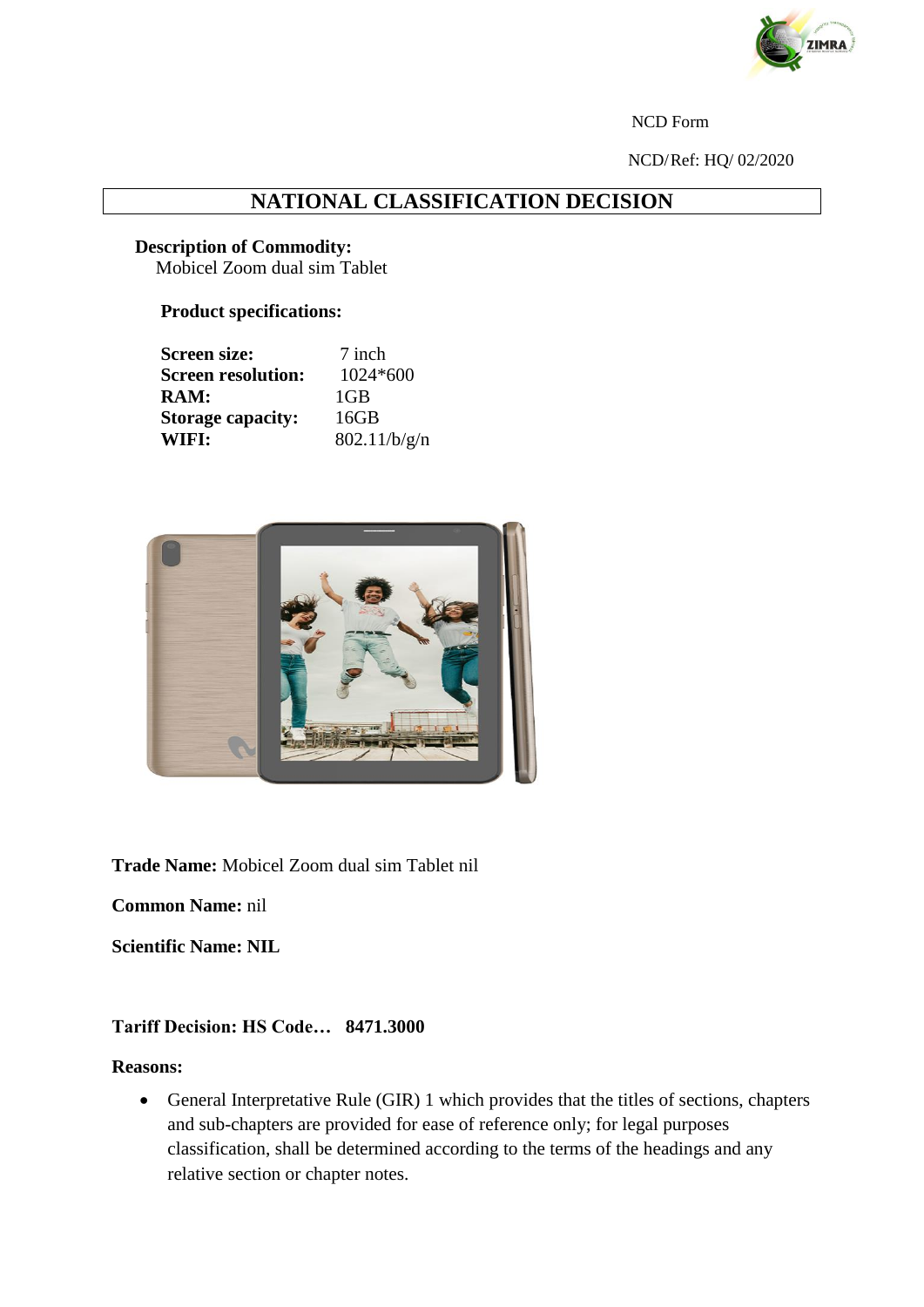- Rule 6, For legal purposes, the classification of goods in the sub-heading shall be determined according to the terms of those sub-heading and any related sub-headings notes and mutatis mutandis, to the above Rules, on the understanding that only subheadings at the same level are comparable. For the purposes of this Rule the relative Section and Chapter Notes also apply, unless the context otherwise requires.
- Note 3 to Section XVI on page XVI-2 of the Explanatory notes 6th edition 2017 states; Unless the context otherwise requires, composite machines consisting of two or more machines fitted together to form a whole and other machines designed for the purpose of performing two or more complementary or alternative functions are to be classified as if consisting only of that component or as being that machine which performs the principal function.
- Note 5 to Section XVI on page XVI-2 of the Explanatory notes 6th edition 2017 provides that; For the purposes of these Notes, the expression ''machine'' means any machine, machinery, plant, equipment, apparatus or appliance cited in the headings of Chapter 84 or 85.
- Explanatory Note 5 (A) to Chapter 84 on page XVI-84-2 of the Explanatory notes 6th edition 2017 provides that: For the purposes of heading 8471, the expression ''automatic data processing machine'' means machines capable of :
- (i) Storing the processing program or programs and at least the data immediately necessary for the execution of the program;
- (ii) Being freely programmed in accordance with the requirements of the user;
- (iii) Performing arithmetical computations specified by the user; and
- (iv) Executing, without human intervention, a processing program which requires them to modify their execution, by logical decision during the processing run.
- Detailed description of automatic data processing machines given on page XVI-8471- 2 of Explanatory Notes 6th edition 2017 to heading 8471-machines must be capable of fulfilling simultaneously the conditions laid down in Note (A) to chapter 84.
- Subheading Explanatory note 8471.30 on pageXVI-8471-7: This subheading covers portable automatic data processing machines weighing not more than 10kg .These machines, which are equipped with a flat screen, may be capable of operating without an external source of electric power and power and often have a modem or other means for establishing a link with a network.
- By application of GIR 1 and 6**.**

This ruling is valid until **08 March 2024** and may be amended in part or wholly or withdrawn at any time by publication of a new ruling or a withdrawal notice.